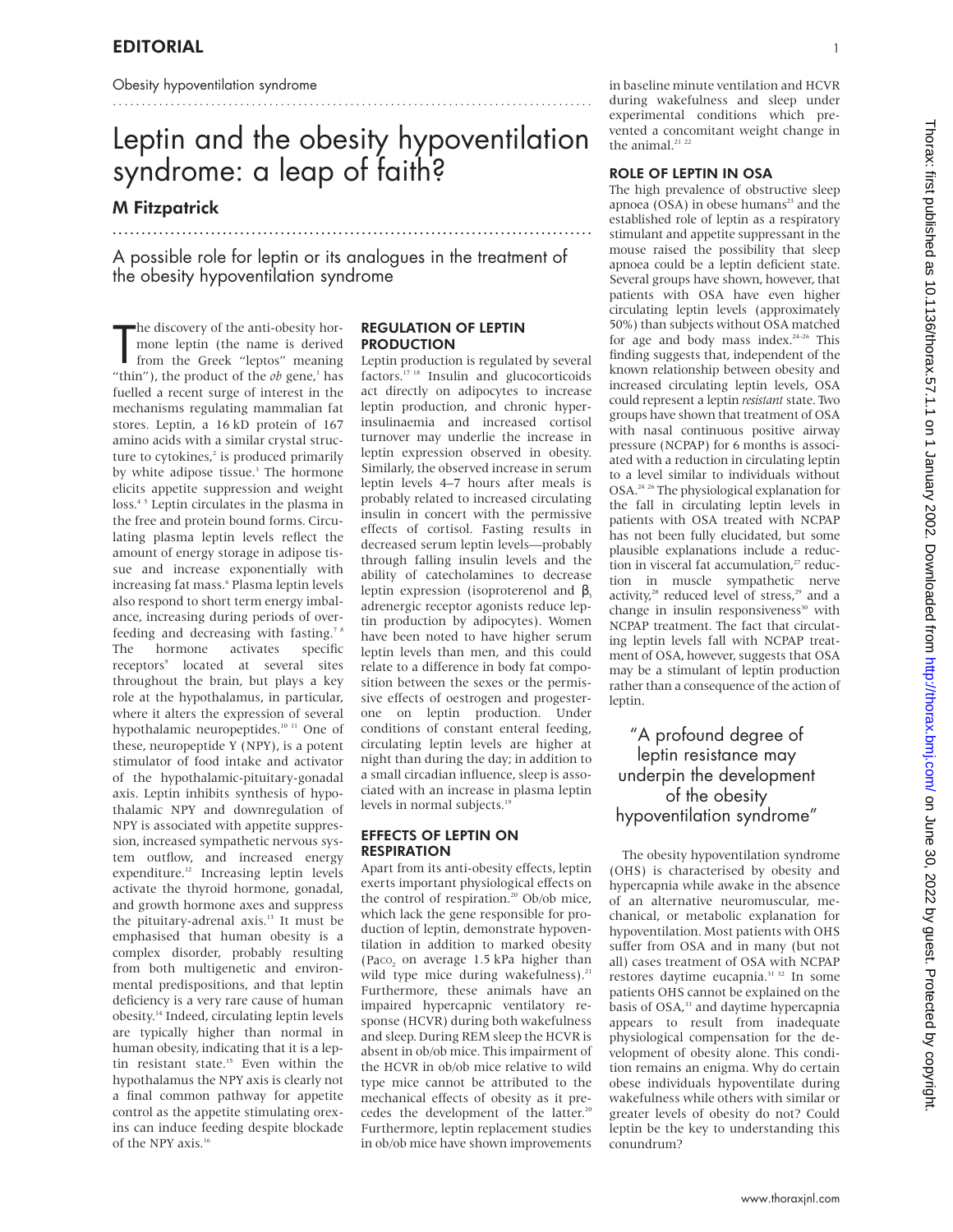The paper by Phipps and colleagues $34$  in this issue of *Thorax* contributes an interesting additional piece of information. The authors discovered that the mean serum leptin level was twice as high in a group of 12 hypercapnic obese humans as in a group of 44 eucapnic individuals with a similar percentage of body fat. Both groups had a mean apnoea-hypopnoea index in the severe OSA range but were not significantly different from each other. This finding raises the intriguing possibility that a profound degree of leptin resistance (more than that observed with eucapnic obesity or OSA alone) underpins the development of OHS. If this is the case, then leptin or analogues of leptin could have a role in the treatment of OHS. However, this preliminary finding by Phipps and colleagues will require further exploration to determine whether the marked increase in serum leptin levels found in patients with OHS truly signals a causative mechanism or whether it is simply an epiphenomenon of the condition. In particular, it would be interesting to know whether serum leptin levels are raised in patients with OHS but without significant OSA compared with patients with a similar level of simple obesity, whether leptin levels are increased in non-obese patients with hypoventilation, and whether the serum leptin level in patients with OHS reverts with treatment to the level observed in simple obesity, as might be expected if the increased serum leptin levels are a consequence rather than a causative factor in OHS. These questions and others with regard to the potential respiratory modulating role of leptin in humans, an exciting new research area, will probably find an answer within the next few years.

Thorax 2002;57:1–2

#### .....................

#### Author's affiliation

M Fitzpatrick, Division of Respiratory and Critical Care Medicine, Queen's University, Kingston, Ontario K7L 3N6, Canada

Correspondence to: Dr M Fitzpatrick; mf19@post.qeensu.ca

#### REFERENCES

- 1 Zhana Y, Proenca R, Maffei M, et al. Positional cloning of the mouse obese gene and its human homologue. Nature 1994;372:425–32.
- 2 Zhang F, Babinski MB, Beals JM, et al. Crystal structure of the obese protein leptin-E100. Nature 1997;387:206–9.
- 3 Klein S, Coppack SW, Mohamed-Ali V, et al. Adipose tissue leptin production and plasma leptin kinetics in humans. Diabetes 1996;45:984–7.
- 4 Halaas JL, Gajiwala KS, Maffei M, et al. Weight-reducing effects of the plasma protein encoded by the obese gene. Science 1995;269:543–6.
- 5 Pelleymounter MA, Cullen MJ, Baker MB, et al. Effects of the obese gene product on weight regulation in ob/ob mice. Science 1995;269:540–3.
- 6 Considine RV, Sinha MK, Heiman ML, et al. Serum immunoreactive-leptin concentrations in normal-weight and obese humans. *N Engl J*<br>*Med* 1996;**334**:292–5.
- 7 Kolaczynski JW, Considine RV, Ohannesian J, et al. Responses of leptin to short-term fasting and refeeding in humans. Diabetes 1996;45:1511–5.
- 8 Kolaczynski JW, Ohannesian JP, Considine RV, et al. Response of leptin to short-term and prolonged overfeeding in humans. *J Clin*<br>Endocrinol Metab 1996;**81**:4162–5.<br>9 **Tartaglia L**. The leptin receptor. *J Biol Chem*
- 1997;272:6093–6.
- 10 Flier JS, Maratos-Flier E. Obesity and the hypothalamus: novel peptides for new pathways. Cell 1998;92:437–40.
- 11 Mantzoros CS. Leptin and the hypothalamus: neuroendocrine control of food intake. Mol Psychiatry 1999;4:8–12.
- 12 Schwartz MW, Seeley RJ. Seminars in medicine of the Beth Israel Deaconess Medical Center. Neuroendocrine responses to starvation and weight loss. *N Engl J Med*<br>1997;**336**:1803–11.
- 13 Tritos N, Mantzoros CS. Leptin: its role in obesity and beyond. Diabetologia 1997;40:1371–9.
- 14 Montague CT, Farooqi IS, Whitehead JP, et al. Congenital leptin deficiency is associated with severe early-onset obesity in humans. Nature 1997;387:903–8.
- 15 Caro JH, Sinha MK, Kolaczynski JW, et al. Leptin: the tale of an obesity gene. Diabetes 1996;45:1455–62.
- 16 Willie JT, Chemelli RM, Sinton CM, et al. To eat or to sleep ? Orexin in the regulation of feeding and wakefulness. Annu Rev Neurosci 2001;24:429–58.
- 17 Fried SK, Ricci MR, Russell CD, et al. Regulation of leptin production in humans. J Nutr 2000;130:3127-31S.
- 18 Mantzoros CS. The role of leptin in human obesity and disease: a review of current evidence. Ann Intern Med 1999;130:671–80.
- 19 Simon C, Gronfier C, Schlienger JL, et al. Circadian and ultradian variations of leptin in normal man under continuous enteral nutrition: Relationship to sleep and body temperature. J Clin Endocrinol Metab 1998;83:1893–9.
- 20 Tankersley CG, Kleeberger S, Russ B, et al. Modified control of breathing in genetically obese (ob/ob) mice. J Appl Physiol 1996;**81**:716–23.
- 21 O'Donnell CP, Schaub CD, Haines AS, et al. Leptin prevents respiratory depression in obesity. Am J Respir Crit Care Med 1999;159:1477–84.
- 22 Tankersley CG, O'Donnell C, Daood MJ. Leptin attenuates respiratory complications associated with the obese phenotype. J Appl Physiol 1998;85:2261–9.
- 23 Young T, Palta M, Dempsey J, et al. The occurrence of sleep-disordered breathing among middle-aged adults. N Engl J Med 1993;328:1230–5.
- 24 Vgontas AN, Papanicolaou DA, Bixler EO, et al. Sleep apnea and daytime sleepiness and fatigue: relation to visceral obesity, insulin resistance, and hypercytokinemia. J Clin Endocrinol Metab 2000;85:1151–8.
- 25 Phillips BG, Kato M, Narkiewicz K, et al. Increases in leptin levels, sympethetic drive, and weight gain in obstructive sleep apnea. Am J Physiol Heart Circ Physiol 2000;**279**:<br>H234–7.
- 26 Ip MSM, Lam KSL, Ho C, et al. Serum leptin and vascular risk factors in obstructive sleep apnea. Chest 2000;118:580–6.
- 27 Chin K, Shimizu K, Nakamura T, et al. Changes in intra-abdominal visceral fat and serum leptin levels in patients with obstructive sleep apnea syndrome following nasal continuous positive airway pressure therapy. Circulation 1999;100:706–12.
- 28 Snitker S, Pratley RE, Nicolson M, et al. Relationship between muscle sympathetic nerve activity and plasma leptin concentration. Obes Res 1997;5:338–40.
- 29 Heiman MI, Ahima LS, Craft B, et al. Leptin inhibition of the hypothalamic-pituitary-adrenal axis in response to stress. Endocrinology 1997;138:3859–63.
- 30 Brooks B, Cistulli PA, Borkman M, et al. Obstructive sleep apnea in obese noninsulin-dependent diabetic patients: effect of continuous positive airway pressure treatment on insulin responsiveness. J Clin Endocrinol Metab 1994;79:1681–5.
- 31 Sullivan CE, Berthon-Jones M, Issa F. Remission of severe obesity hypoventilation syndrome after short term treatment during sleep with continuous positive airway pressure. Am Rev Respir Dis 1983;128:177-81.
- 32 Berthon-Jones M, Sullivan CE. Time course of change in ventilatory response to  $CO<sub>2</sub>$  in long-term CPAP treatment for obstructive sleep apnea. Am Rev Respir Dis 1987;135:144–7.
- 33 Jokic R, Zintel T, Gallagher CG, et al. Ventilatory chemoresponsiveness in relatives of patients with obesity hypoventilation syndrome and normal subjects. Thorax 2000;55:940–5.
- 34 Phipps PR, Starritt E, Caterson I, et al. Association of serum leptin with hypoventilation in human obesity. Thorax 2001;57:75–6.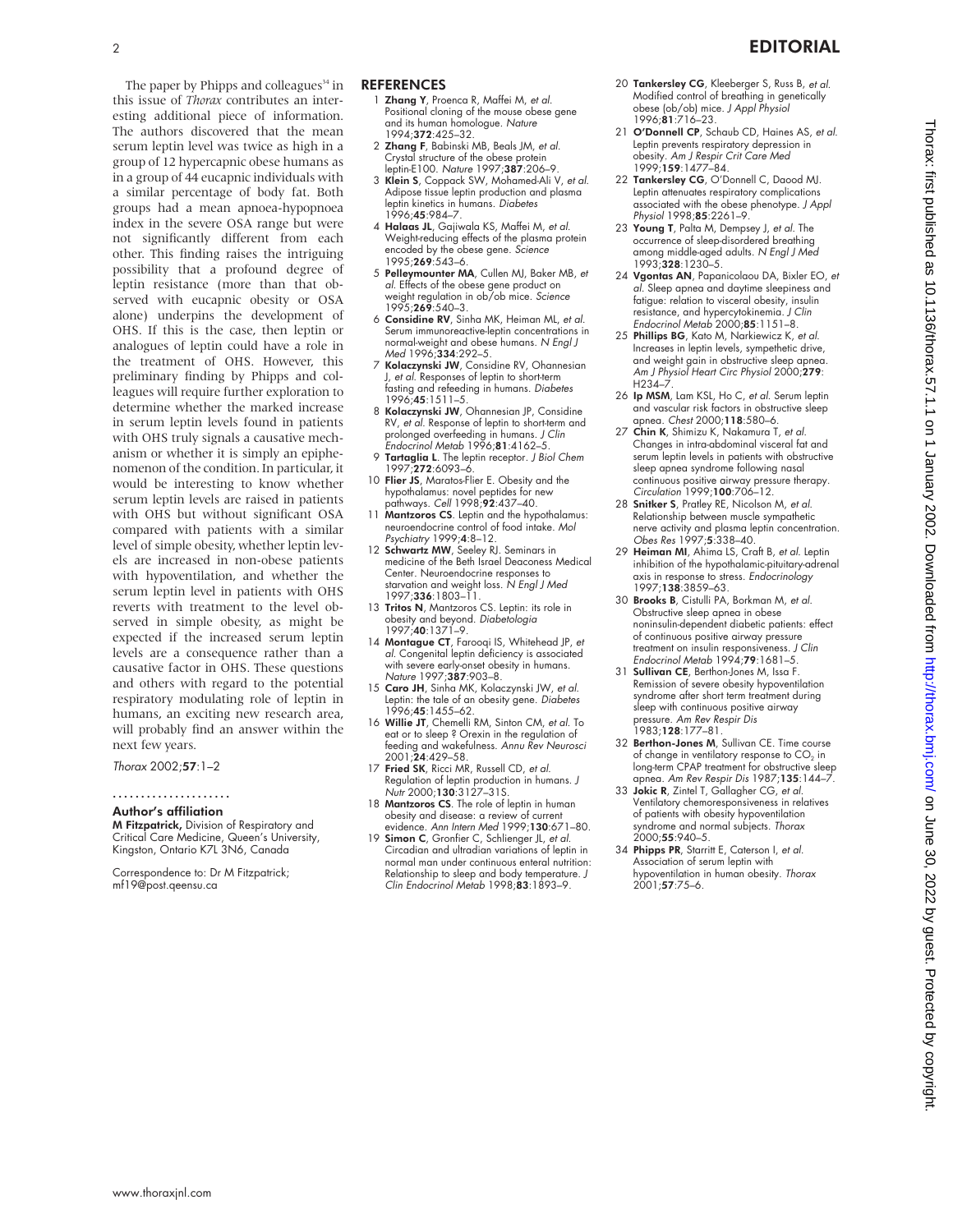Decision analysis

# Whose lung is it anyway?

...................................................................................

### T Treasure

# Should the decision to operate be made by patients with NSCLC or their doctors?

...................................................................................

The central point of the argument in<br>the paper by Dowie and Wildman in<br>this issue of *Thorax*<sup>1</sup> is that it is the<br>patient, not the doctors, who should he central point of the argument in the paper by Dowie and Wildman in this issue of *Thorax*<sup>1</sup> is that it is the decide whether to take the risk of an operation in the hope of curing lung cancer. I agree, and I know from working with a number of chest physicians on a regular basis that the patient's preference is genuinely central in decisions made about treatment. What is less certain is whether the choices being made are as explicit and as fully informed as would be necessary to implement decision analysis as espoused in this paper. $<sup>2</sup>$  My purpose is to ground the</sup> ideas in the context of current clinical practice and to see how near or far we are from patient determined decision making.

#### MAKING THE DIAGNOSIS

Firstly, the diagnosis must be known including stage and cell type—and an estimate of prognosis made before the decision table can be entered. Dowie and Wildman's starting point is stage Ia nonsmall cell lung cancer. Clinicians will know that preoperative staging is never certain (if it were, we could claim a 100% surgical cure rate for N0M0 disease), but with increasing use of FDG-PET (fluorodeoxyglucose positron emission tomography) in addition to CT scanning and mediastinoscopy as appropriate, we get as near to a diagnosis of stage Ia disease as is currently possible.

#### INFORMING THE PATIENT

We must also tell the patient. There are strategies for "breaking bad news" and it is never easy; it is we, the clinicians, who have to do it, but do it we must.<sup>3</sup> In current practice not telling the patient can rarely be justified and we cannot have a decision analysis based on "gradual disclosure"4 and other forms of well intentioned evasion. Now the scene is set to enter the decision making process. We have a diagnosis and an informed patient. The next step is to populate the decision tree with data to inform the choice.

#### INSERTING DATA IN THE DECISION TREE

Dowie and Wildman refer to 4% and 8% as relatively fixed cut off rates for

surgical mortality for lobectomy and pneumonectomy, respectively. It is important to understood where these numbers come from.

Cardiothoracic surgeons have kept national registers of operations and survival figures dating back well over 30 years.<sup>5</sup> These have been among the best in any specialty and any country. They have been collated annually and circulated to all members of the Society of Cardiothoracic Surgeons and used to reflect upon practice and an individual surgeon's performance. The data were provided voluntarily but have now been faulted for being made anonymous. When the Bristol balloon went up, the system was changed as a result of discussions between the GMC and the Society so that now all surgeons send in results for marker operations. All members doing thoracic surgery report 30 day mortality rates for lobectomy for lung cancer (without any adjustment for relative risk). Any surgeon whose results are above a threshold figure—and this is where the figures of 4% and 8% come from—can expect to be informed of the fact by the senior officers of the Society and for his or her health trust and medical director also to be informed. As I have pointed out elsewhere,<sup>6</sup> this is an example of the way in which legislation intended to alter behaviour for the better may have another unintended consequence (the Rackman effect). In this instance it will make surgeons shy away from high risk cases to protect their annual summary statistic.

Surgeon specific data are available on 92 surgeons who performed a total of 1511 operations under the heading of lobectomy for cancer in 1999–2000. The median was 12 operations with an interquartile range of 5–27. Forty seven surgeons did 12 or fewer lobectomies a year (no more than a case a month). At this volume a single death (for whatever reason and no matter how high risk the patient) puts the surgeon above the arbitrary threshold  $(1/12 = 8.3\%)$  but with hugely wide confidence intervals (95% CI 0.2 to 38.5). This is an inescapable problem if we subset data to ensure we are comparing like with like, the simplistic (and in my view worn out) "apples and oranges" approach to statistical analysis. The numbers we end up with

are too small to achieve any stability in the event rate.<sup>7</sup> I prefer the alternative approach of taking as large a proportion of the surgeon's practice as is feasible and intelligently applying a well informed and validated system of risk adjustment before making any comparisons or adjudication.<sup>8</sup> However, it is an average risk over the surgeon's series of cases, not a level of acceptable risk for an individual patient, that was originally intended<sup>9</sup>

#### PATIENT-DOCTOR COMMUNICATION

To return to our patient. She will know by now that she has cancer. She will perceive cancer, if untreated, as a death sentence (*pace* the slogan "cancer is a word not a sentence").<sup>4</sup> She is likely to know that referral to a surgeon or the discussion of surgery with her physician means that she has been "lucky" enough to be one of the 10–20% where the cancer has not yet spread outside of the lung itself and surgical excision will (probably) cure it. What operative risk will she take? Dowie and Wildman are absolutely right. Faced with that situation a rational and well informed patient may willingly accept a risk of 10%, 20%, or even 40%.

I have had these discussions many times with patients and with colleagues. Surgery lends itself to this sort of debate more readily than many other treatments. Repeatedly in life and in the care of our patients we come to a point in the woods where the paths diverge and we must make a decision, but the surgical route is a one way street. Once the thoracotomy is performed, the risk is taken and any damage cannot be undone. Furthermore, it is not "the chance of dying on the table"1 (which is extraordinarily rare), but of dying slowly in the intensive care unit, of living on miserably short of breath, and/or eventually succumbing to cancer just the same. These are the downsides of the failure to deliver the hoped for uncomplicated cure and the difficulties that clinicians face in helping their patients towards the right choice for them. Even if the patient is prepared to take a 40% risk of perioperative death, can we possibly justify that as part of our clinical practice? There is an overall death rate which surgeons, anaesthetists, theatre staff, and ward nurses can cope with, but 40% would be carnage and expensive per life saved. I do not think that is what was envisaged.

Some clinicians will argue further that to hand over the decision to the patient is an abdication of our duty of care as doctors—it is a "cop out". For example, if I go to a professional for advice—a solicitor, an architect, a surveyor, a financial adviser, a plumber—I want their advice, not an overwhelming list of bewildering options. However, I think I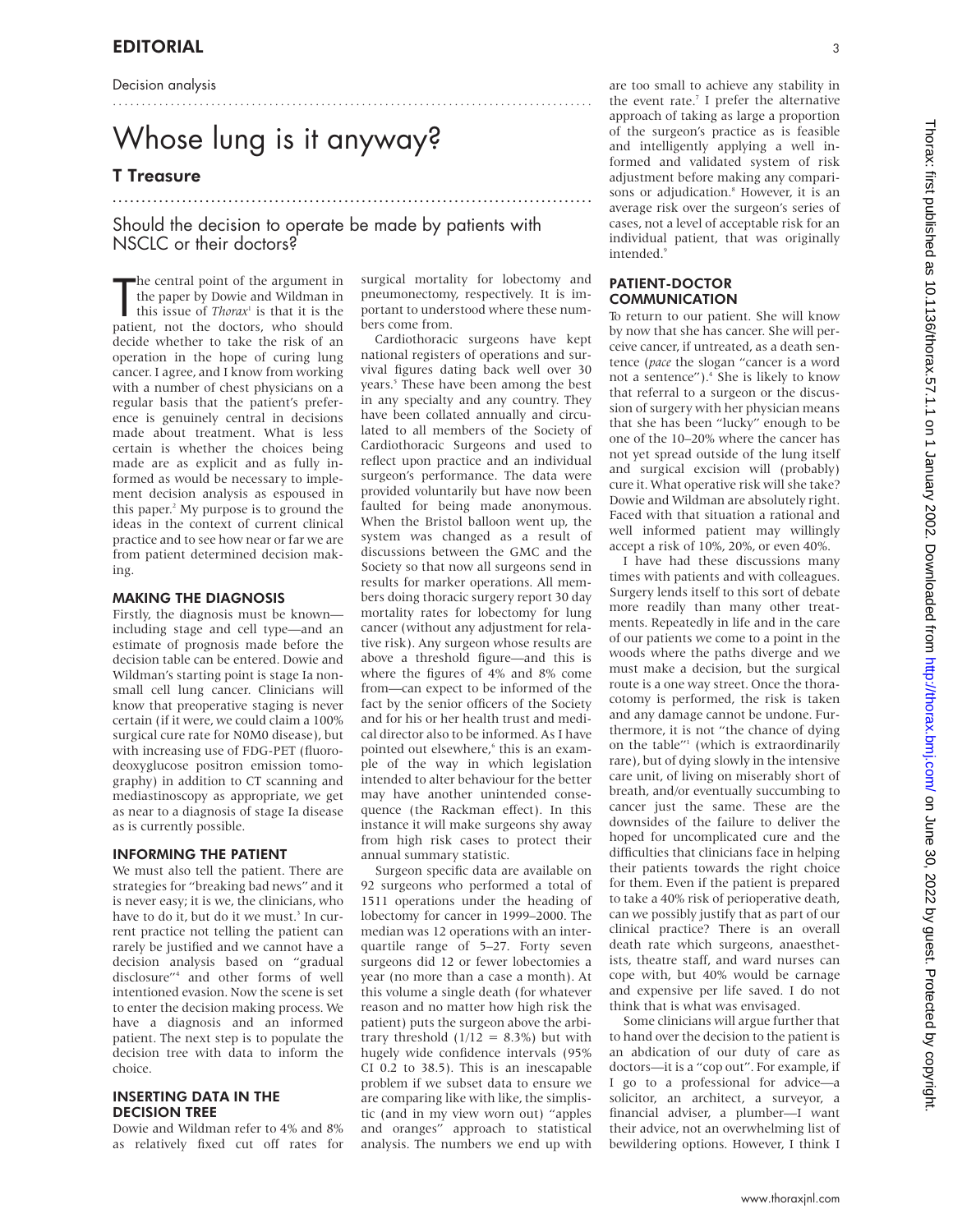am reasonably in agreement with Dowie and Wildman on this one. If my garage mechanic sells me a new gear box for my car with 110 000 miles on the clock, only for it to come to a halt a few weeks later with the next problem, I may wonder if I was given an even handed presentation of my options. I also know from years of experience in discussing prophylactic replacement of the aortic root in Marfan's syndrome<sup>10</sup> that, presented with the same set of probabilities, some opt to procrastinate (to come back for another echocardiogram next year) and others want to take the risk as soon as the surgical option is presented to them.<sup>10 11</sup> Both are rational and I respect them equally. However, even in that relatively clear example of decision making we have puzzled over how to weigh the options. Should the operative risk be set against the probability of coming back alive for the next year's root measurement, or should it be a computation of life time risks for the two strategies?

#### FUTURE CHALLENGES

In welcoming this work I have two challenges for Dowie and Wildman. The first is a general one. Lung cancer, with 40 000 cases diagnosed each year, is common and rapidly fatal. Its care has fallen way behind that of the other common cancers.<sup>12 13</sup> Five year survival rates for lung cancer in the UK are among the lowest in Europe<sup>14</sup> and resection ratesthat is, the proportion, expressed as a percentage of cases, where an operation is performed to eradicate the cancer are of the order of  $10\%$ ,<sup>15–18</sup> half or less than in Holland<sup>19</sup> and the United States.<sup>20</sup> Elderly patients in the UK are even less likely to have surgery for lung cancer.15 18 Lung cancer care needs a rapid injection of resources. First in the queue for manpower expansion are oncologists and thoracic surgeons, but following on

will be the need for pathologists, anaesthetists, and other members of cancer teams. The London School of Hygiene and Tropical Medicine has established for itself a pivotal role in health policy, evaluation of health services and, in general, the numerate end of healthcare thinking. A drive for lung cancer from its Public Health and Policy Department would be a fillip to those working against enormous odds with this terrible disease.

The second is a more personal one. Dowie and Wildman's work seeks to inform decision making in lung cancer but one senses that thus far it is a theoretical exercise, untested in the actual process of doctor-patient interaction.<sup>21</sup> I believe many of us have been using this approach for years, but we have relied on much less explicit rules and rather home spun approaches. Collaborative work with clinicians, combining theory with practice, is surely the way ahead. We have to make these decisions with patients all the time, albeit imperfectly. Let me publicly invite Professor Dowie and his colleagues to help us in exploring this approach in the care of our patients and to seek to validate and refine the process.

Thorax 2002;57:3–4

#### .....................

#### Author's affiliation

T Treasure, Department of Thoracic Surgery, Guy's Hospital, London SE1 9RT, UK

Correspondence to: Professor T Treasure

#### REFERENCES

- 1 **Dowie J**, Wildman M. Choosing the surgical mortality threshold for high risk patients with stage Ia non-small cell lung cancer: insight from decison analysis. Thorax 2002;57:7-10.
- 2 Canter R. Patients and medical power. Shifting power in favour of the patient may not be so straightforward. BMJ 2001;323:414.
- 3 Jenkins V, Fallowfield L, Saul J. Information needs of patients with cancer: results from a

large study in UK cancer centres. Br.J Cancer 2001;84:48–51.

- 4 **Diamond JC**. Because cowards get cancer
- too. London: Vermilion, 1998.<br>5 **English TAH**, Bailey AR, Dark JF, *et al*. The<br>UK Cardiac Surgical Register 1977–1982.<br>BMJ 1984;**289**:1205–8.
- 6 Keogh BE, Kinsman R. National adult cardiac surgical database report. London: The Society of Cardiothoracic Surgeons of Great Britain and Ireland, 2001
- 7 Treasure T. Rational decision-making about paediatric cardiac surgery. Lancet  $2000.355.948$
- 8 Treasure T. Risks and results of surgery. Br Heart J 1995;74:11-2.
- 9 British Thoracic Society and Society of Cardiothoracic Surgeons of Great Britain and Ireland. Guidelines on the selection of patients with lung cancer for surgery. Thorax 2001;56:89–108.
- 10 Treasure T. Elective replacement of the aortic root in Marfan's syndrome. *Br Heart J*<br>1993;**69**:101–3.
- 11 Kravitz RL, Melnikow J. Engaging patients in medical decision making. The end is worthwhile, but the means need to be more practical. BMJ 2001;**323**:584–5.
- 12 Does lung cancer need a lapel ribbon? Lancet 2000;356:1205.
- 13 Yung RC, Orens JB. Radicalism in therapy of lung cancer. Lancet 2001;357:1306–7.
- 14 Berrino R, Capocaccia R, Esteve J, et al. Survival of cancer patients in Europe: the EUROCARE-2 study. IARC Scientific Publications No 151. Lyon, France: World Health Organisation, International Agency for Research on Cancer, European Commission, 1999.
- 15 Brown JS, Eraut D, Trask C, et al. Age and the treatment of lung cancer. Thorax 1996;51:564–8.
- 16 Laroche C, Wells F, Coulden R, et al. Improving surgical resection rate in lung<br>cancer. *Thorax* 1998;**53**:445–9.
- 17 Gregor A, Thomson CS, Brewster DH, et al. Management and survival of patients with lung cancer in Scotland diagnosed in 1995: results of a national population based study.
- Thorax 2001;56:212–7. 18 Northern and Yorkshire Cancer Registry and Information Services (NYCRIS). Cancer treatment policies and their effect on survival (lung) key sites study. NYCRIS, 1999.
- 19 Damhuis RA, Schutte PR. Resection rates and postoperative mortality in 7899 patients with lung cancer. Eur Respir J 1996;9:7–10.
- 20 Fry WA, Menck HR, Winchester DP. The National Cancer Data Base report on lung cancer. Cancer 1996;77:1947–55.
- Elwyn G, Edwards A, Eccles M, et al. Decision analysis in patient care. Lancet 2001;358:571–4.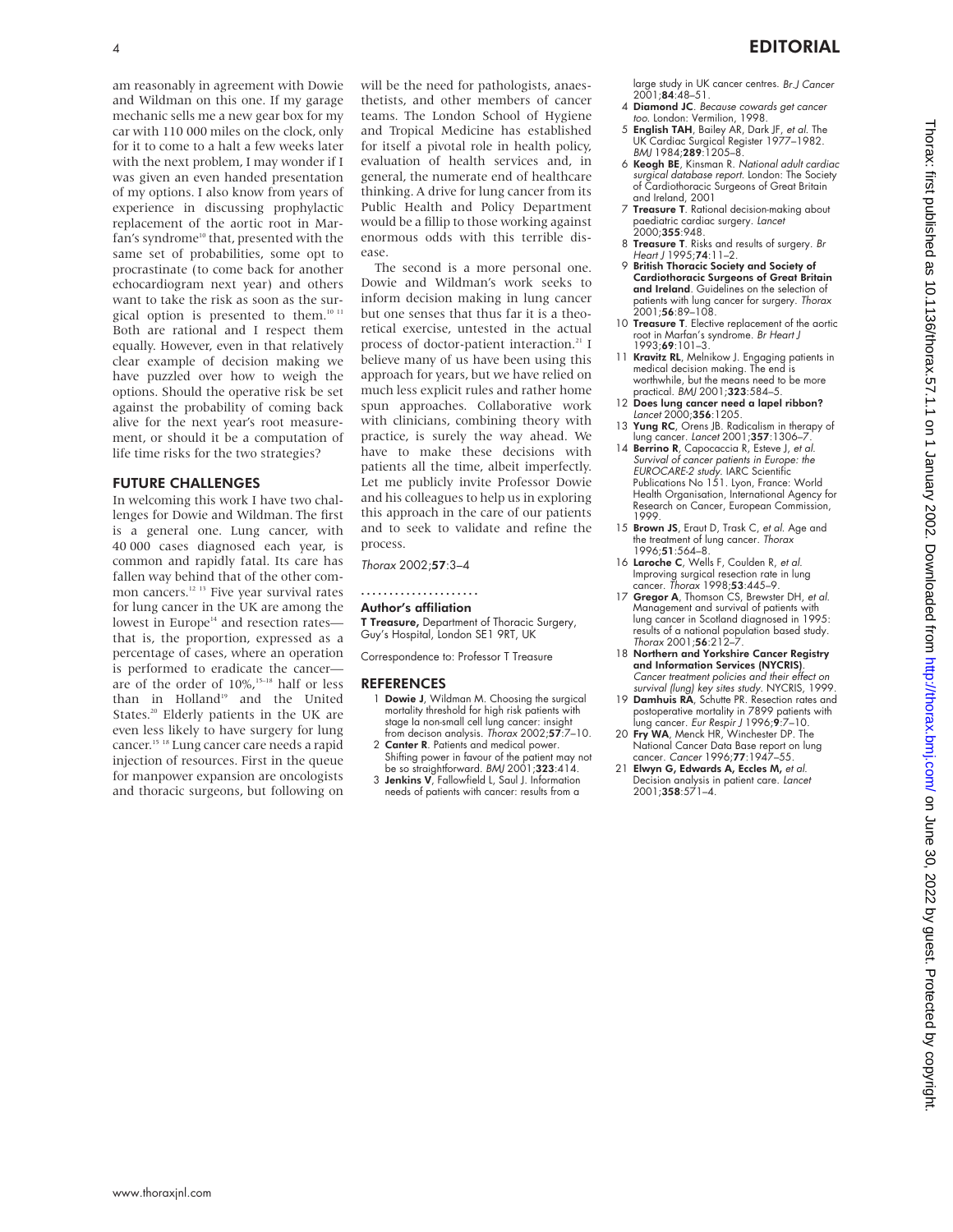Chronic obstructive pulmonary disease

# Lung volume reduction surgery T P Toma, P Goldstraw, D M Geddes

...................................................................................

# LVRS works, but can we make it safer?

There are now five controlled trials<br>showing that lung reduction for em-<br>physema can alter lung function,<br>increase walking distance, and improve here are now five controlled trials showing that lung reduction for emphysema can alter lung function, quality of life.1–5 There are problems with each study in terms of design, duration, and small sample size but, taken together, they give a strong message that lung volume reduction surgery (LVRS) has a role in the management of chronic obstructive pulmonary disease (COPD). However, we need much more evidence before we can define exactly what this role is and when to recommend surgery. In particular, we need better ways of predicting benefit and risk. We also need to understand how LVRS works in order to develop better and safer ways of doing it. The large National Emphysema Treatment Trial (NETT) study $6$  which began 2 years ago and is expected to take 4 years to complete will provide some of the answers, and early results are helping to define a high risk group. In an unusual move the *New England Journal of Medicine* allowed the president of the American Thoracic Society to e-mail all members warning them in advance of the publication of a report from NETT. Patients in the trial who had a low forced expiratory volume in 1 second (<20% predicted) and either homogenous emphysema or a very low transfer factor (<20% predicted) were at high risk of death and were unlikely to benefit from surgery.<sup>7</sup> Based on these results, patients with severe emphysema will no longer be randomised to LVRS.

This means that the most needy group of patients can no longer hope to gain from this operation. Furthermore, emphysema is more often diffuse and homogeneous than limited and patchy, so only a minority are suitable for the operation. What, then, are the prospects for the large number with severe diffuse disease? Fortunately, at the same time as discouraging news came from the NETT trial, early evidence of success using a bronchoscopic approach was published.<sup>8</sup> Ingenito *et al* developed a sheep model of emphysema by exposing them to inhaled papain and then compared surgical volume reduction with a bronchoscopic technique in which a fibrin based glue was used to collapse, seal, and scar target regions of abnormal lung. The residual volume and total lung capacity were increased by the papain induced emphysema and then reduced towards baseline by both volume reduction techniques. This volume reduction was sustained at 2–3 months and the magnitude of the changes was similar for both the surgical and the bronchoscopic techniques. The bronchoscopic approach produced fewer complications overall than surgery, although some target zones developed sterile abscesses distal to the glue.

...................................................................................

## "Vast sums of money are being spent on developing new drug treatments for COPD . . . only a fraction may do more good just by altering lung mechanics"

Several methods have been proposed to induce bronchial obstruction and distal collapse as a means of achieving volume reduction in emphysema, and two worldwide patents (WO01/02042 and WO01/ 13839) were published in January this year. These proposed techniques include obstructed stents, biopolymers, and tissue glue, all of which might be inserted at fibreoptic or combined fibreoptic and rigid bronchoscopy. Joel Cooper, who pioneered volume reduction surgery<sup>9</sup> and remains a leader in the field, has suggested an alternative approach. This takes forward an older idea of bypassing the flow limiting segment of the emphysematous airway by making holes to connect the peripheral lung units to the major cartilaginous airways. These "spiracles" could allow deflation of emphysematous lung units and so achieve volume reduction. All these methods seek to exploit the pathophysiology of emphysema and its correction by volume reduction. Naturally, better understanding of the mechanisms of benefit following LVRS would inform these ideas.

No trials of bronchoscopic volume reduction have yet been done in humans and many questions remain. In particular, it is not known whether, in the context of advanced human emphysema, lobar or segmental occlusion would result in partial lung collapse and what would be its time course. It is possible that collateral air drift would keep the emphysematous lung aerated. Similarly, there are theoretical risks of infection, sterile necrosis, air leaks, and distortion of other lung units or vessels. Conversely, there may be major benefits

of this approach to add to the likely improvement in safety. For example, it might be possible to assess the effects of temporary occlusion of the bronchus in patients with diffuse disease to determine who will get a worthwhile clinical benefit from volume reduction before doing a definitive procedure. Also, it may be possible to design techniques of bronchial occlusion that would allow the infusion of drugs distally to encourage scarring or to treat any infection.

This is an exciting area of research with real prospects of early benefit for the large number of patients whose lives are restricted by breathlessness. Vast sums of money are being spent on developing new drug treatments for COPD, a condition in which most patients present for medical treatment when the lung is largely destroyed. Only a fraction of these funds may do more good just by altering lung mechanics.

Thorax 2002;57:5

#### ..................... Authors' affiliations

T P Toma, P Goldstraw, D M Geddes , Departments of Respiratory Medicine and Surgery, Royal Brompton Hospital, Sydney Street, London SW3 6NP, UK

Correspondence to: Professor D M Geddes; D.Geddes@rbh.nthames.nhs.uk

#### REFERENCES

- 1 Geddes D, Davies M, Koyama H, et al. Effect of lung volume reduction surgery in patients<br>with severe emphysema. N Engl J Med 2000;343:239–45.
- 2 Criner GJ, Cordova FC, Furukawa S, et al. Prospective randomized trial comparing bilateral lung volume reduction surgery to pulmonary rehabilitation in severe chronic obstructive pulmonary disease. Am J Respir Crit Care Med 1999;160:2018–27.
- 3 Pompeo E, Marino M, Nofroni I, et al. Reduction pneumoplasty versus respiratory rehabilitation in severe emphysema: a randomized study. Pulmonary Emphysema Research Group. *Ann Thorac Surg*<br>2000;**70**:948–53.
- 4 Löfdahl C-G, Hillerdal G, Ström K, et al. Randomized controlled trial of volume reduction surgery: preliminary results up to 12 months. Am J Respir Crit Care Med  $2000 \cdot 161 \cdot A585$
- 5 Goodnight-White S, Jones JW, Baaklini WA, et al. Lung volume reduction surgery (LVRS) in patients with severe emphysema: 1 year follow-up. Am J Respir Crit Care Med 2001;163:A486.
- 6 National Emphysema Treatment Trial **Research Group**. Rationale and design of the<br>National Emphysema Treatment Trial: a prospective randomized trial of lung volume reduction surgery. Chest 1999;116:1750–61.
- 7 National Emphysema Treatment Trial Research Group. Patients at high risk of death after lung volume reduction surgery.<br>N Engl J Med 2001;**345**:1075–83.
- 8 Ingenito EP, Reilly JJ, Mentzer SJ, et al. Bronchoscopic volume reduction. A safe and effective alternative to surgical therapy for emphysema. *Am J Respir Crit Care Med*<br>2001;**164**:295–301.
- 9 Cooper JD, Patterson GA, Sundaresan RS, et al. Results of 150 consecutive bilateral lung volume reduction procedures in patients with severe emphysema. J Thorac Cardiovasc Surg 1996;112:1319–29.